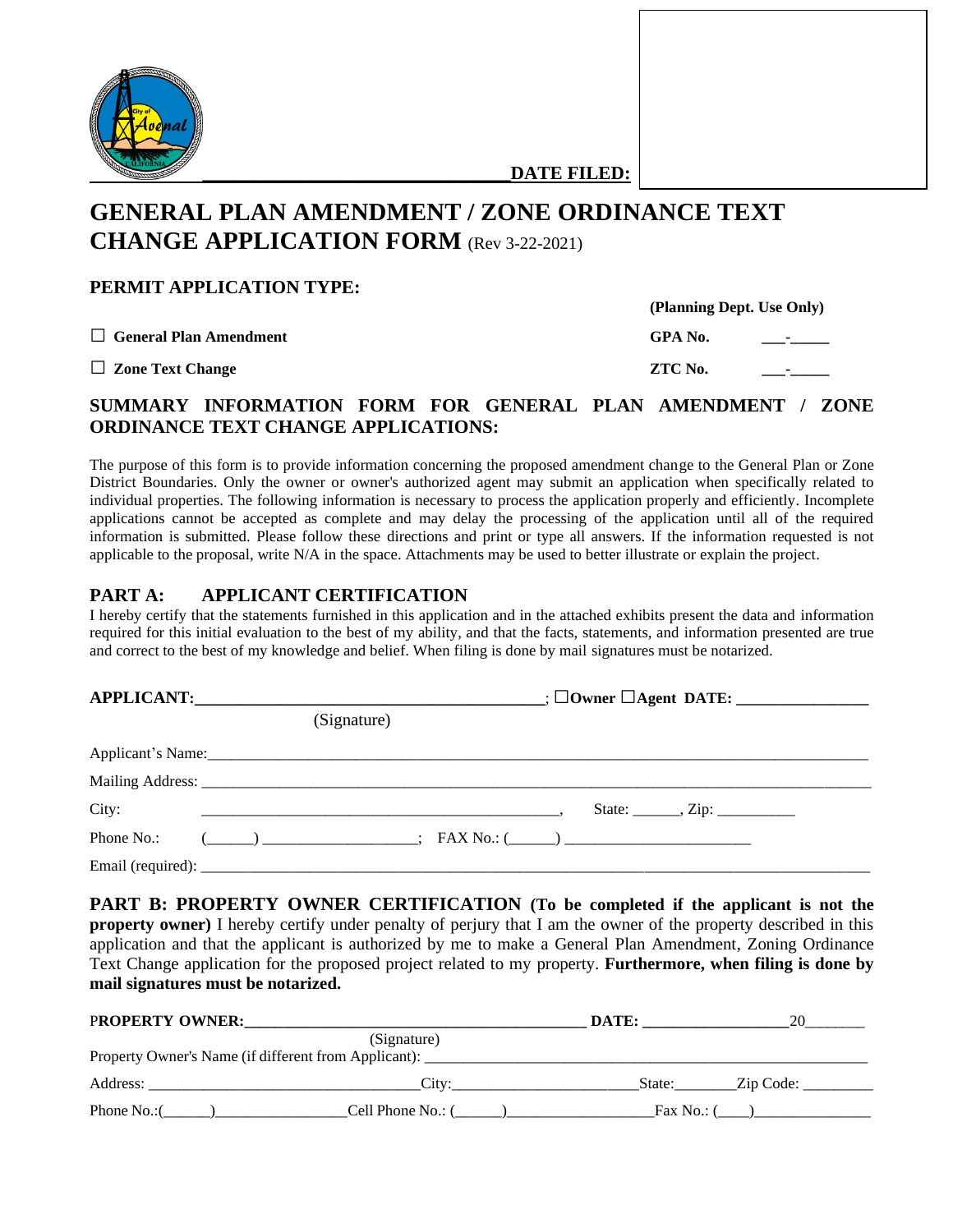| Email (required): | _____<br>________________ |  |
|-------------------|---------------------------|--|
|                   |                           |  |

|                 | $\overline{\text{(Sigma)}}$                                                                                                                                                                                                                                                                                                                                                                                                                    |    |
|-----------------|------------------------------------------------------------------------------------------------------------------------------------------------------------------------------------------------------------------------------------------------------------------------------------------------------------------------------------------------------------------------------------------------------------------------------------------------|----|
|                 |                                                                                                                                                                                                                                                                                                                                                                                                                                                |    |
|                 |                                                                                                                                                                                                                                                                                                                                                                                                                                                |    |
|                 |                                                                                                                                                                                                                                                                                                                                                                                                                                                |    |
|                 |                                                                                                                                                                                                                                                                                                                                                                                                                                                |    |
|                 |                                                                                                                                                                                                                                                                                                                                                                                                                                                |    |
|                 |                                                                                                                                                                                                                                                                                                                                                                                                                                                |    |
|                 | (s <sub>ignature</sub> )                                                                                                                                                                                                                                                                                                                                                                                                                       |    |
|                 |                                                                                                                                                                                                                                                                                                                                                                                                                                                |    |
|                 |                                                                                                                                                                                                                                                                                                                                                                                                                                                |    |
|                 |                                                                                                                                                                                                                                                                                                                                                                                                                                                |    |
|                 |                                                                                                                                                                                                                                                                                                                                                                                                                                                |    |
|                 |                                                                                                                                                                                                                                                                                                                                                                                                                                                |    |
|                 | (Signature)                                                                                                                                                                                                                                                                                                                                                                                                                                    | 20 |
|                 |                                                                                                                                                                                                                                                                                                                                                                                                                                                |    |
|                 | Phone No.: $\begin{array}{c}\n\end{array}$ $\begin{array}{c}\n\end{array}$ $\begin{array}{c}\n\end{array}$ $\begin{array}{c}\n\end{array}$ $\begin{array}{c}\n\end{array}$ $\begin{array}{c}\n\end{array}$ $\begin{array}{c}\n\end{array}$ $\begin{array}{c}\n\end{array}$ $\begin{array}{c}\n\end{array}$ $\begin{array}{c}\n\end{array}$ $\begin{array}{c}\n\end{array}$ $\begin{array}{c}\n\end{array}$ $\begin{array}{c}\n\end{array}$ $\$ |    |
| PROPERTY OWNER: |                                                                                                                                                                                                                                                                                                                                                                                                                                                |    |
|                 |                                                                                                                                                                                                                                                                                                                                                                                                                                                |    |

| Subscribed and certified by: |                                           |
|------------------------------|-------------------------------------------|
| Received by:                 | <b>Planning Department Representative</b> |
| Receipt Number:              | Date:                                     |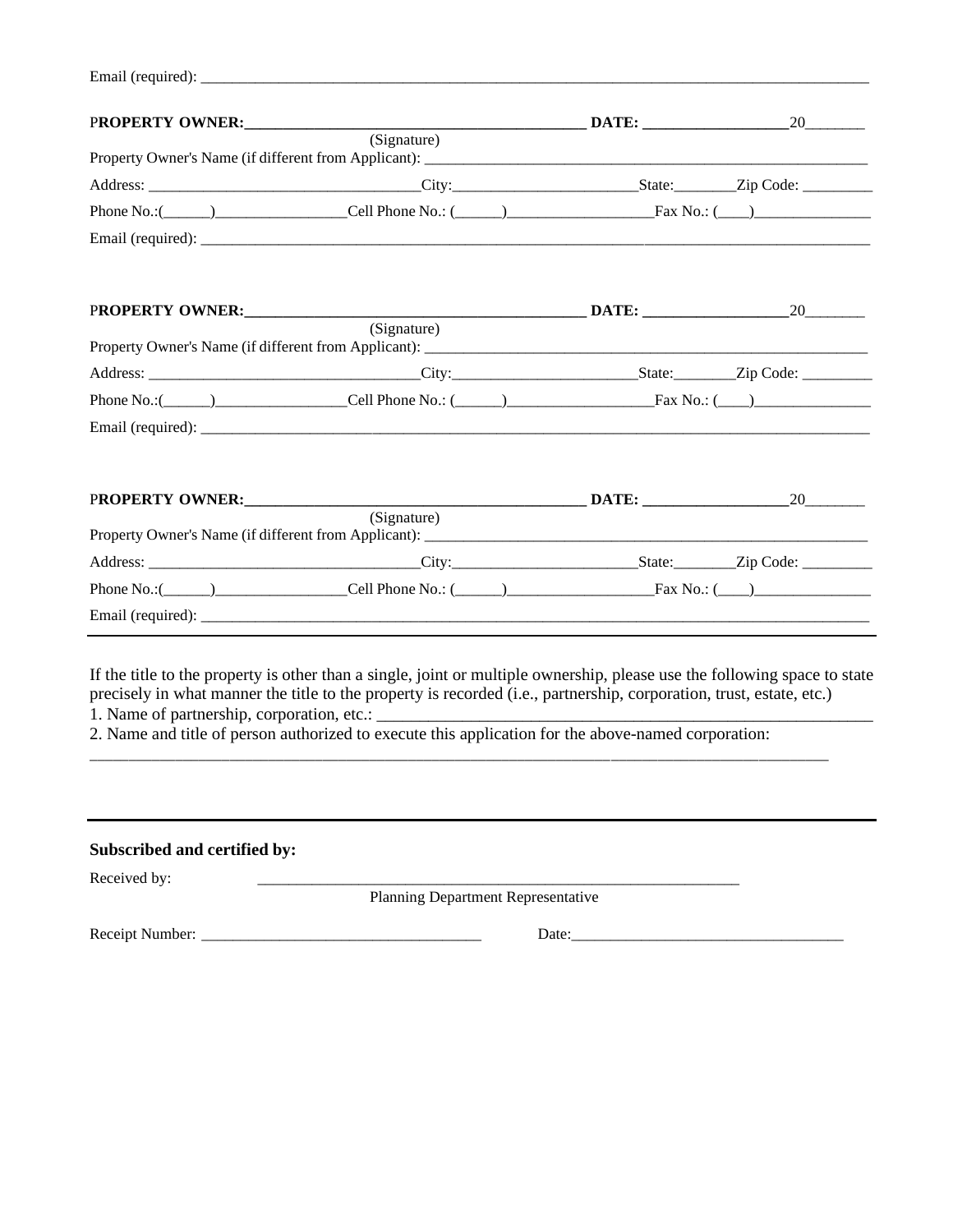#### **PART C: GENERAL INFORMATION** (please print – must be completed by applicant) Check all that apply:

| General Plan Goal, Objective, or Policy Change |  |
|------------------------------------------------|--|
| General Plan Land Use Designation Change from  |  |
| □Zoning Ordinance Text Change                  |  |

Attach, as Exhibit A, a correct and complete legal description or a copy of the deed for the subject property. If additional space is needed, please attach a separate description of proposed changes and mark here

Proposed Amendment / Text Change Details:

## **PART D: EXISTING CONDITIONS AND PROPOSED CHANGE**

Current use of the site and what the amendment would allow:

If a change in Land Use Designation or Zone District is proposed indicate any planned future use and how your project would be consistent with the General Plan and Zoning:

What is the justification for the change:

**PART E: ZONE TEXT CHANGE INFORMATION** (This must be completed by the applicant):

State specifically which part of the Zoning Ordinance you desire to change: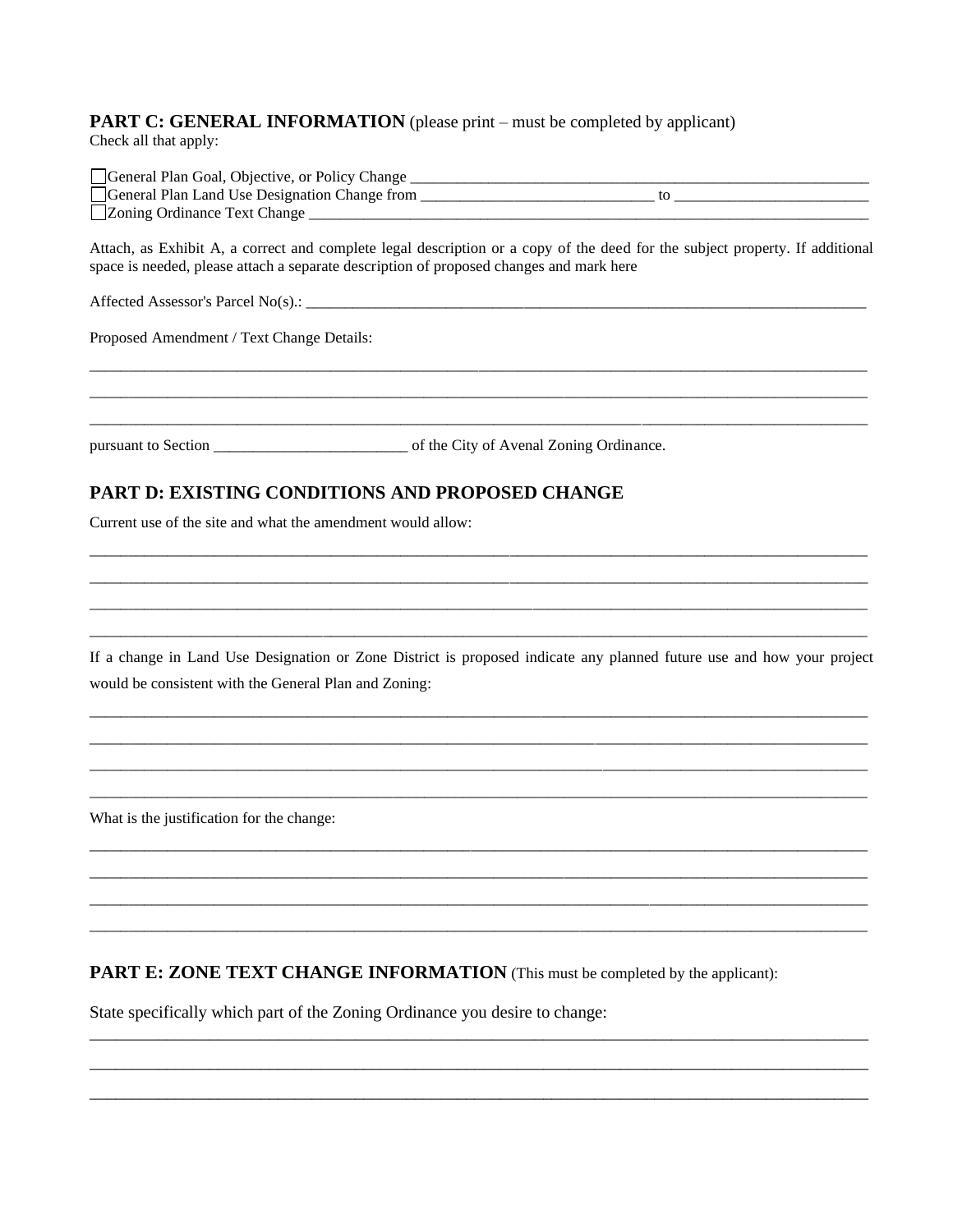### **PART E: OTHER INFORMATION** (Filled out by Planning Dept.)

| Existing General Plan Land Use Designation                                        |            |     |
|-----------------------------------------------------------------------------------|------------|-----|
| Existing Zone District Classification of the site:                                |            |     |
| Is a change of zone proposed?                                                     | <b>Yes</b> | No. |
| Is the site in a Flood Zone?                                                      | <b>Yes</b> | No. |
| If yes, Panel No. $060086$ - $\qquad \qquad$ ; Zone $\qquad \qquad$ .             |            |     |
| Is the site restricted by Land Conservation (Williamson Act) Contract?            | <b>Yes</b> | No. |
| If yes: Preserve No. $\frac{1}{\sqrt{2}}$ and Contract No. $\frac{1}{\sqrt{2}}$ . |            |     |

## **PART G: TYPE OF CEQA REVIEW REQUIRED**

If the project is Categorical Exempt, give Class: \_\_\_\_\_\_\_\_\_\_\_\_\_\_\_\_\_\_\_\_\_\_\_\_\_\_\_\_\_\_\_\_\_\_\_\_\_\_\_\_\_\_\_\_\_\_\_\_\_\_\_,

If project is a ministerial project, cite classification:

Is environmental review required? No Yes; If yes, attach environmental information form.

#### **PART H: HAZARDOUS WASTE SITE DATA** (Must be completed by the applicant)

Section 65962.5(f) of the California Government Code states the following:

(f) Before a lead agency accepts as complete an application for any development project which will be used by any person, the applicant shall consult the lists sent to the appropriate city or county and shall submit a signed statement to the local agency indicating whether the project and any alternatives are located on a site that is included on any lists compiled pursuant to this section and shall specify any list. If the site is included on a list, and the list is not specified on the statement, the lead agency shall notify the applicant pursuant to Section 65493.

The "Cortese" list can be accessed at the following link:

[https://www.envirostor.dtsc.ca.gov/public/search?cmd=search&reporttype=CORTESE&site\\_type=CSITES,FUDS&status=A](https://www.envirostor.dtsc.ca.gov/public/search?cmd=search&reporttype=CORTESE&site_type=CSITES,FUDS&status=ACT,BKLG,COM&reporttitle=HAZARDOUS+WASTE+AND+SUBSTANCES+SITE+LIST+%28CORTESE%29) [CT,BKLG,COM&reporttitle=HAZARDOUS+WASTE+AND+SUBSTANCES+SITE+LIST+%28CORTESE%29](https://www.envirostor.dtsc.ca.gov/public/search?cmd=search&reporttype=CORTESE&site_type=CSITES,FUDS&status=ACT,BKLG,COM&reporttitle=HAZARDOUS+WASTE+AND+SUBSTANCES+SITE+LIST+%28CORTESE%29)

The following statement must be completed by the owner of the subject property or the owners authorized agent before this application can be certified complete by the City of Avenal – Community Development Department:

#### **STATEMENT:**

1. I have reviewed the attached "Cortese" list from the California Department of Toxic Substances Control's (DTSC's) "Envirostor" database dated \_\_\_\_\_\_\_\_\_\_\_\_\_\_\_\_\_\_\_\_\_\_ 20\_\_\_\_\_\_\_\_\_, and state that the subject site(s) of this application ( $\sqrt{\frac{1}{12} \times 1}$  $\Box$  is not) on the "Cortese" list.

2. Name of applicant/agent:

\_\_\_\_\_\_\_\_\_\_\_\_\_\_\_\_\_\_\_\_\_\_\_\_\_\_\_\_\_\_\_\_\_\_\_\_\_\_\_\_\_\_\_\_\_\_\_\_\_\_\_\_\_\_\_\_\_\_\_\_\_\_\_\_\_\_\_\_\_\_\_\_\_\_\_\_\_\_\_\_\_\_\_\_\_\_\_\_\_\_\_\_\_\_\_\_\_\_\_\_

| 3. Address of applicant/agent: |  |
|--------------------------------|--|
|                                |  |

4. Applicant's/agent's phone number:\_\_\_\_\_\_\_\_\_\_\_\_\_\_\_\_\_\_\_\_\_\_\_\_\_\_\_\_\_\_\_\_\_\_\_\_\_\_\_\_\_\_\_\_\_\_\_\_\_\_\_\_\_\_\_\_\_\_\_\_\_\_\_\_\_\_\_\_\_\_

5. Address of project site (street name and number if available and ZIP Code):

6. Local agency (city/county): City of Avenal\_\_\_\_\_\_\_\_\_\_\_\_\_\_\_\_\_\_\_\_\_\_\_\_\_\_\_\_\_\_\_\_\_\_\_\_\_\_\_\_\_\_\_\_\_\_\_\_\_\_\_\_\_\_\_\_\_\_\_\_\_\_\_\_

7. Assessor's Parcel Number(s) for the project site: \_\_\_\_\_\_\_\_\_\_\_\_\_\_\_\_\_\_\_\_\_\_\_\_\_\_\_\_\_\_\_\_\_\_\_\_\_\_\_\_\_\_\_\_\_\_\_\_\_\_\_\_\_\_\_\_\_\_\_

8. Specify any list pursuant to Section 65962.5 of the Government Code: "Cortese" list: \_\_\_\_\_\_\_\_\_\_\_\_\_\_\_\_\_\_\_\_\_\_\_\_\_\_\_\_\_\_